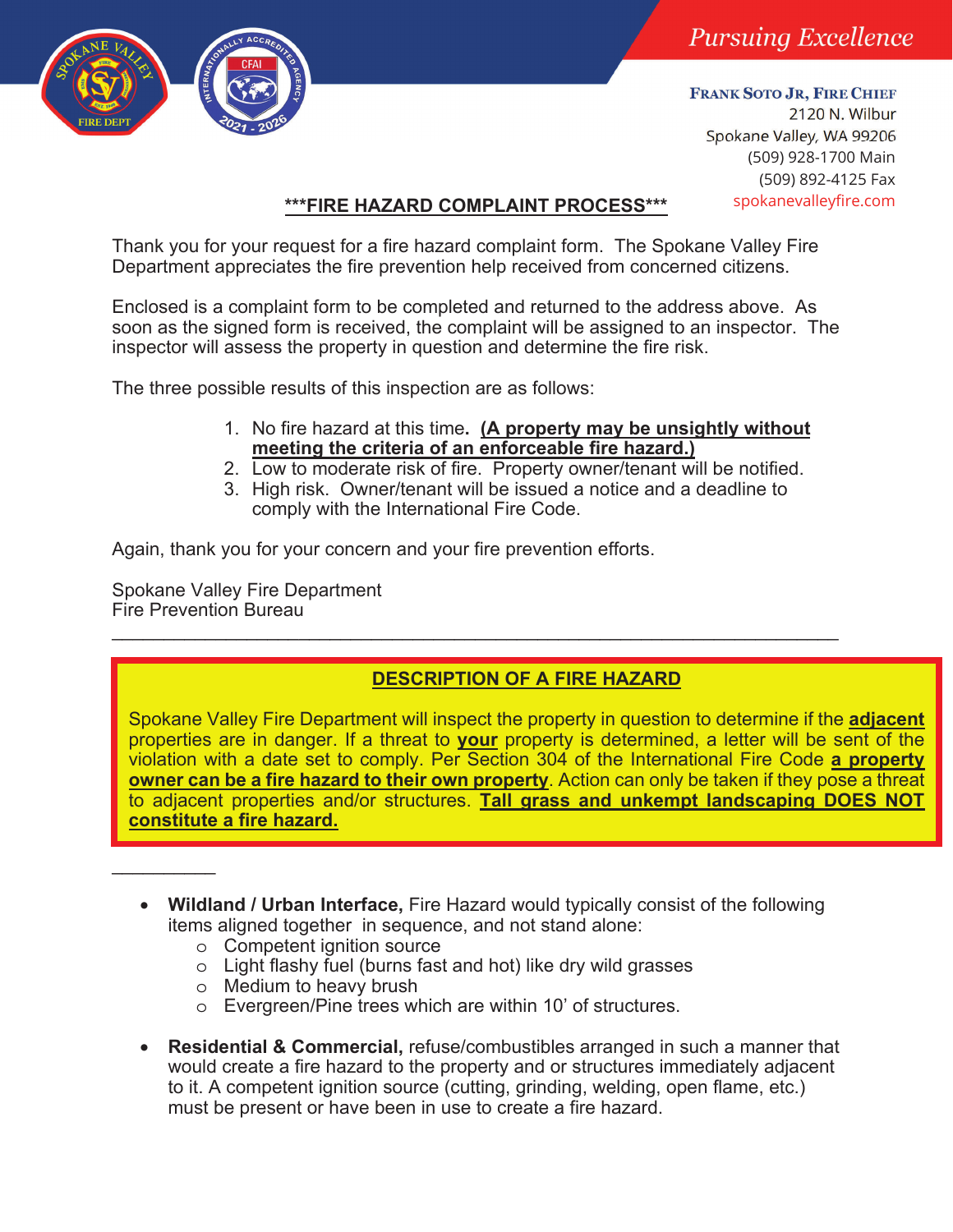#### FIRE HAZARD COMPLAINT SPOKANE VALLEY FIRE DEPARTMENT FIRE PREVENTION BUREAU 2120 N. WILBUR SPOKANE VALLEY, WA 99206 Inspections@spokanevalleyfire.com

THIS SECTION IS ABOUT THE VIOLATION-BE AS CONCISE AND COMPLETE AS POSSIBLE ONE PROPERTY PER COMPLAINT FORM, PLEASE. COMPLETE ALL SECTIONS OF THIS FORM, (INCLUDING THE BACK), AND RETURN TO THE ABOVE ADDRESS.

#### VIOLATION INFORMATION:

ADDRESS OF THE VIOLATION:

IF NO ADDRESS IS AVAILABLE, PROVIDE A DETAILED DESCRIPTION:

PROPERTY OWNER (IF KNOWN):

OCCUPANTS OF PROPERTY (IF KNOWN):

PHONE NUMBER: **NAME IN THE STATE** 

EXPLANATION OF FIRE HAZARD:

### THIS SECTION IS ABOUT YOU, IT MUST BE COMPLETE FOR US TO ACT ON THE MATTER

### COMPLAINANT INFORMATION: (REQUIRED)

| YOUR NAME:                                                                                                                                                                                                                                                                                                                                                                                                                                                                                                                                                                                     |                    |  |  |  |  |  |  |
|------------------------------------------------------------------------------------------------------------------------------------------------------------------------------------------------------------------------------------------------------------------------------------------------------------------------------------------------------------------------------------------------------------------------------------------------------------------------------------------------------------------------------------------------------------------------------------------------|--------------------|--|--|--|--|--|--|
| YOUR ADDRESS:                                                                                                                                                                                                                                                                                                                                                                                                                                                                                                                                                                                  |                    |  |  |  |  |  |  |
|                                                                                                                                                                                                                                                                                                                                                                                                                                                                                                                                                                                                |                    |  |  |  |  |  |  |
| <b>HOME PHONE NUMBER: EXAMPLE AND THE STATE OF STATE AND THE STATE OF STATE OF STATE OF STATE OF STATE OF STATE OF STATE OF STATE OF STATE OF STATE OF STATE OF STATE OF STATE OF STATE OF STATE OF STATE OF STATE OF STATE OF</b>                                                                                                                                                                                                                                                                                                                                                             | WORK PHONE NUMBER: |  |  |  |  |  |  |
| IF NECESSARY, MAY WE HAVE PERMISSION TO ENTER YOUR PROPERY TO VIEW THE SUBJECT<br><b>VIOLATION?</b><br>YES<br>NO.                                                                                                                                                                                                                                                                                                                                                                                                                                                                              |                    |  |  |  |  |  |  |
| <b>CONFIDENTIALITY PREFERENCE:</b> If you believe that disclosure of your identity would endanger your life,<br>physical safety, or property, you may request that your identity not be disclosed under Chapter 42.56.240 RCW.<br>Disclosure of information revealing your identity will depend on application of this Chapter (the Public Disclosure Law),<br>other applicable laws and whether the complaint is criminally prosecuted. With those understandings, if you prefer that<br>your identity NOT be disclosed, simply write your initials in the space at the end of this sentence. |                    |  |  |  |  |  |  |
| SIGNATURE:                                                                                                                                                                                                                                                                                                                                                                                                                                                                                                                                                                                     | DATE: <b>DATE:</b> |  |  |  |  |  |  |

(SEE BACK OF FORM / NEXT PAGE)